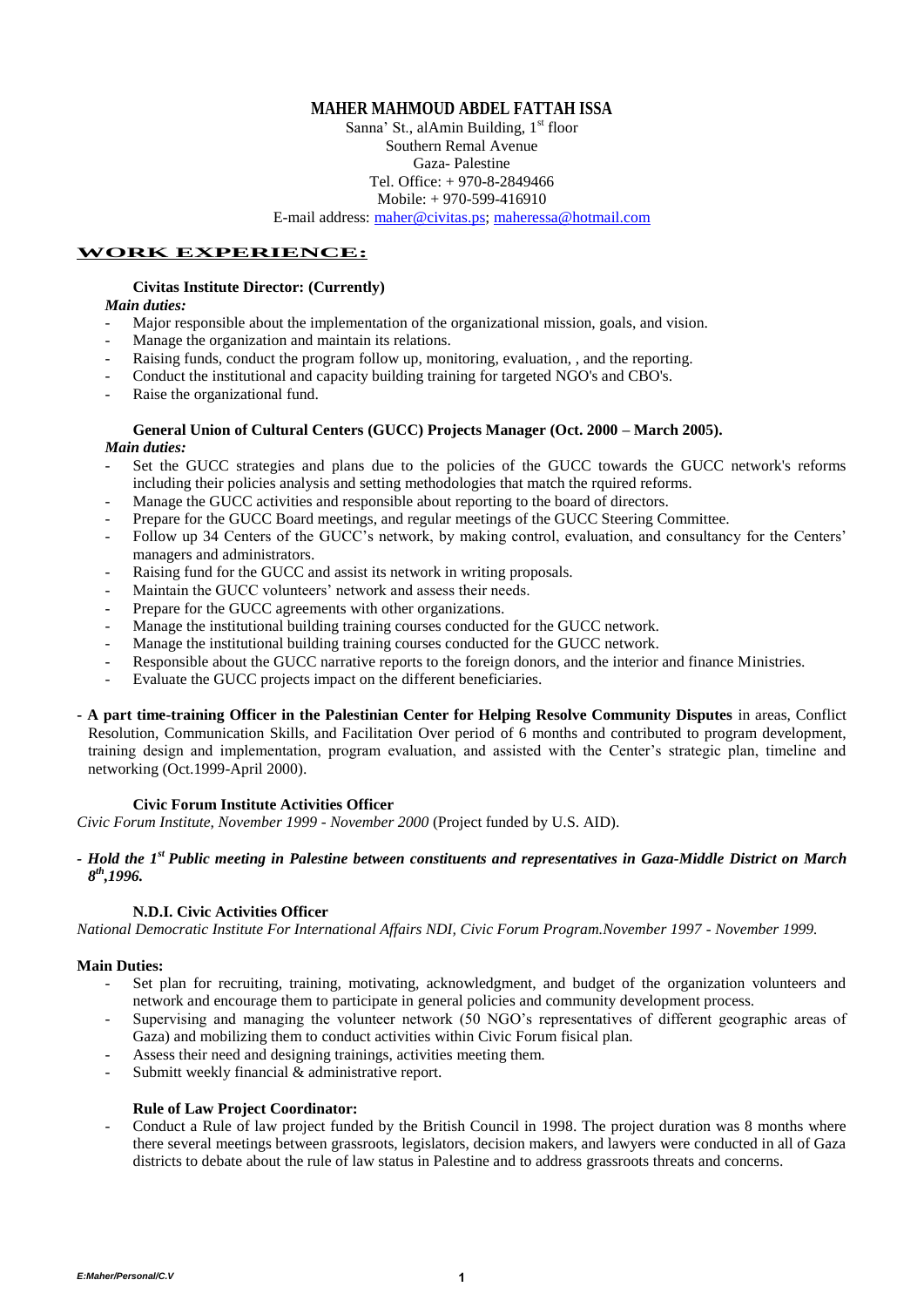## **Civic Education Moderator**

*National Democratic Institute For international Affairs NDI, Civic Forum Programm.*

#### *September 1995 - October 1997*

### **Main Duties:**

- Hold educational sessions in democracy and civil society issues to empower grassroots among people to to take part and participate in making-decision process.
- Moderated (300) sessions in community development in several civic educational topics between Sep.1995- Sep.1997 With study circles (every session held in120 Minutes). Such topics like: Youth and strategies of change, Civil society principles and concept, Democracy and individual rights, Rule of law, Separation between powers and check balance, Transparency, Local Initiatives & Voluntarism, Local & Central government, Elections, Dealing with media, Ethics of community intervention, Strategic Planning, and Team Building.
- Trained Egyptian staff and coordinators of G.D.D. (member of training team), how to conduct sessions and training. (The training was conducted in Jordan in August, 1996).
- Trained Political bodies of Al-Azhar University in Moderation skills in Feb.1997.
- Trained NDI, moderators in Gaza in 1996 (member of training team).
- Trained 4 District volunteer committees in Gaza Strip in moderation skills.

# **Capacity Building:**

### *NEW GRADUATES CAPACITY BUILDING Trainer:*

- Conduct a training course for 50 trainees among new graduets in the areas of project design and management, and proposal writing within a a project funded by the Swizerland Agency to empower new universities' graduates through training and rework in the NGO's in Gaza Strip (Feb. – March 2007).

### *Graduates Capacity Building Trainer:*

- Conduct a training course and follow up for 160 trainees among new graduets in the areas of strategic planning, leadership skills, organizational and manegerial skills, project design and management, and proposal writing within a 3 years program for al-Tawasol Society that funded by Samprofeil Municpality District of Belgium (2006-2008).

### *NGO's Capacity Building Senior Program Manager:*

- Assess needs of 15 Gazan's NGO's (Cultural Centers) within (GUCC) network, design a training curriculum course in capacity and institutional building, conduct trainings, follow-up the project progress, oversight and direct activities, and evaluation of projects (April 2001- March 2002) then (April 2002 – March 2003), and (April 2003 – March 2005).

### *NGO's Capacity Building Projects Manager:*

Assess needs of 34 Gazan's NGO's (Cultural Centers) within (GUCC) network, design a training curriculum course in capacity and institutional building, conduct trainings, follow-up the project progress, oversight and direct activities, and evaluation of projects (April 2003 – March 2005); the projects aim to build these NGO's capabilities through training their staffs and reform their policies to improve their outputs; so they can response to their constituents and advocate on behalf of them better.

### **Expert with the Palestinian Center for Helping Resolve Community Disputes.**

- Analysing human rights, conflict resolution, and tolerence Concepts in the UNRWA text books-relegion subject and designing activities enhancing these conceps again for the classes 5th, 6th, 8th in Gaza-Westbank schools (Project shared between UNRWA & Palestinian Center for Helping Resolve Community Disputes) – (Gaza, July1,  $2000 -$  June 30, 2001).

## **Curriculum Designing:**

- Design a training guidline for the Volunteer Observers were trained by the Palestinian Local Committee for Election Monitoring who monitored the Palestinian Presidency and Local Government Elections on Jan. 9th, 2005 and during the year respectively.
- Design a training manual in reproductive health for the Palestinian Family Planning and Protection Association, May 2003.
- Design (team member) training manual in management for the Democracy & Workers' Rights, April, 2003.
- Design a Hand Book and Framework for the PNGO of "How deomestic organizations might monitor elections"-December 2002.
- Design training manual in planning for training programs for the Palestinian Center for Helping Resolve Community Disputes targeting UNRWA counselors and teachers (April 2000).
- Design a Training Curriculum in civil society training for Al-Azhar University' Students Leader ship project, for Watan Institute funded by Tamkeen. (July – Sep. 2001).
- Design Training Curriculum in community participation couragement for women in Marginalized areas, funded by Fredrich Eibart (Women's Affairs Techical Committee, Aug. – Oct. 2001).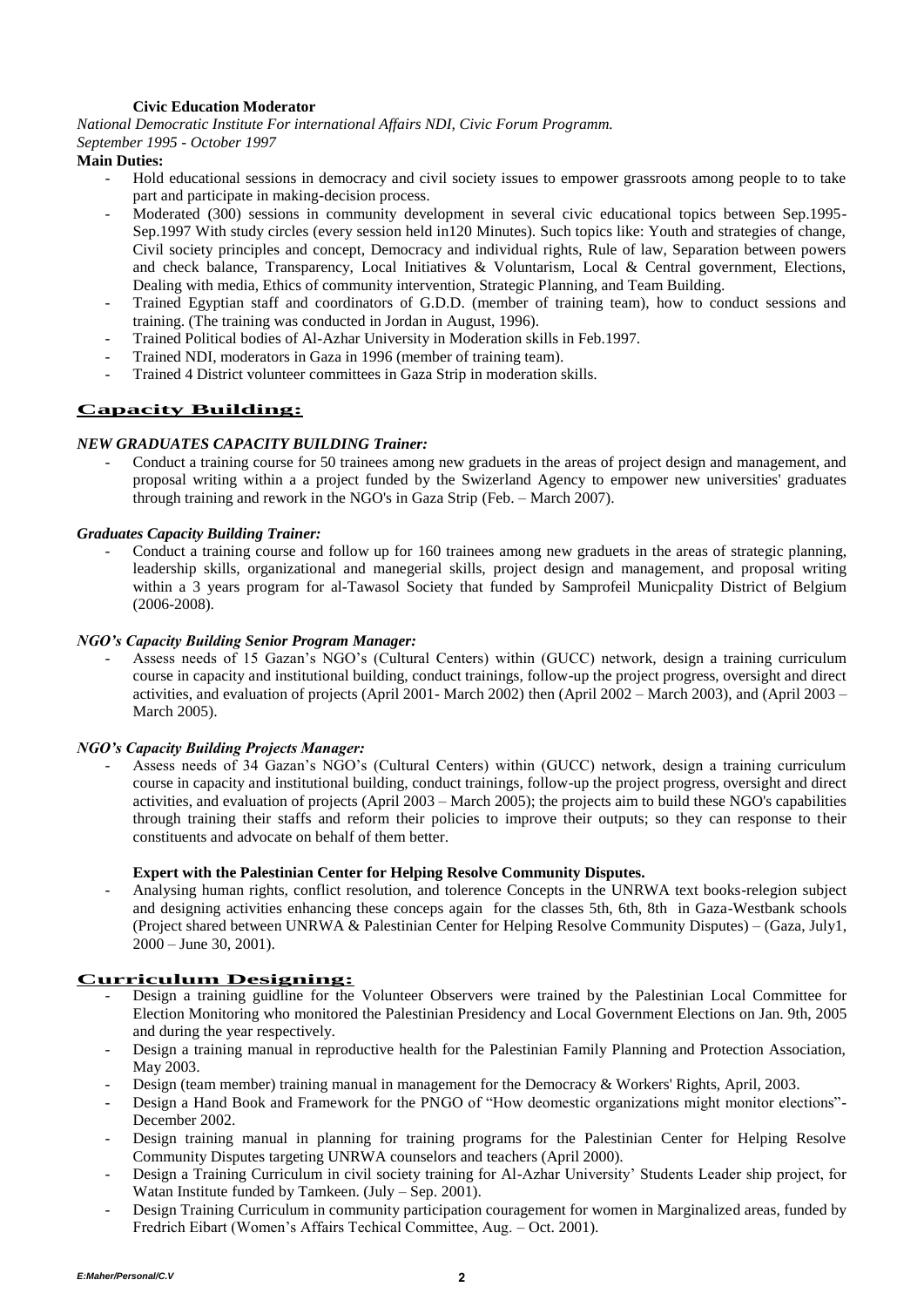### **Consultancy:**

- A Consultant with Alternatives International to carry out a Needs Assessment and capacity building program for the Local Management Staff of the Training and Vocational Training Project for the Palestinian Women TVTPW that implemented by Alternative and the Worls University of Services of Canada WUSC, which is funded by CIDA; the staff consists of 11 staff including project director, 2 Women's Coordinators, 3 assistants, 2 Training Coordinators, and 2 Post-training Coordinators. The program that carried out during Jan. – August, 2005 included assessing the staff's needs and carry out the capacity building program in addition to the program implementation, follow up, mnitoring, and evaluation.
- A consultant with Palestinian Agriculture Relief Committee Union (PARC) to provide six of their Agriculture Initiatives to establish their legal status and register in addition to support them to develop their visions, missions, goals, objectives and set a strategic plan for their organizations in the next 3 years. This institutional building program had taken place during August – Dec. 2003.

### **Needs Assessment & Evaluation:**

## **Survey of Cultural and youth CBO's in Gaza (June – Sep. 2006)**

- Carry out a research survey that targeted 55 cultural and youth CBO's in Gaza to identify their situations including their institutional and staff capacities through semi-structure interviews; the work included designing the methodology and conduct fieldwork to evaluate the role and status of this sub-set of nongovernmental organizations that were selected among 743 registered NGOs in the Gaza Strip, 30 percent of them are cultural organizations and constitute GUCC's target audience. There was a selection of a representative sample of 50 organizations based on their beneficiaries, geographic location, and areas of activity, and implement the survey based on a detailed questionnaire and structured interviews to measure organizations' board and governance structure, staff and its capacities, physical infrastructure, internal procedures, outreach program, financial procedures and internal controls, fundraising, and volunteer network. The work included also interviewing organizations' board members and executive staff in two-hour sessions. Results were analyzed to inform GUCC's programs, but also publicly released in a half-day workshop to highlight the role of cultural organizations in Gaza's civic life.

#### **Needs assessment by Focus groups:**

- Conduct a needs assessment for the Palestinian Center for Helping Resolve Community Disputes for the political factions of the Palestinian universities' students by arranging three focus groups, August 1997. The assessment was under taken in order to design a three years project for the universities' students in Gaza Strip, the project allows for students who represent 12 different political factions to work together, widen the commomn ground, deal with each other up on interests, and look for win/win solutions to their commomn problems and challenges.

#### **Evaluation by Semi-structure Interviews:**

Conduct an evaluation (team member) for 13 projects had been funded in the Gaza Middle Area within the Danish Development Aid to support the municipalities and local community (SMDM); the evaluation based on semistructure interviews and measured the projects impact on targeted end beneficiaries in addition to capacity of municipalities' management over the funded projects. (November - December 2004).

#### **Strategic Planning based on Needs Assessment:**

- Conduct a needs assessment based on Organizational Capacity Building Assessment Tool (OCAT) for six of local CBO's of the Agriculture Relief Association; based on the OCAT results, there was a training and consultancy program where their staff administrators were empowered by training and consultancy to develop their visions, missions, goals, objectives and set a strategic plan for their organizations in the next 3 years. This institutional building program had taken place during August – Dec. 2003.

### **Elections Observation & Monitoring:**

- Local obsrever of the First Palestinian General Election with Carter Center & NDI (Dec. 1995 Feb. 1996).
- Manage a volunteer network of observers who monitored and observed the Presidential Election of the PNA taken place on Jan. 9<sup>th</sup> 2005; the committee consists of 1200 volunteers who represent 24 local NGO's and CBO's of Gaza Districts within the National Committee for Election Monitoring.
- Trained and managed 50 volunteer network member of CIVITAS's who observed the local election in Gaza Strip between (Jan. to December 2005).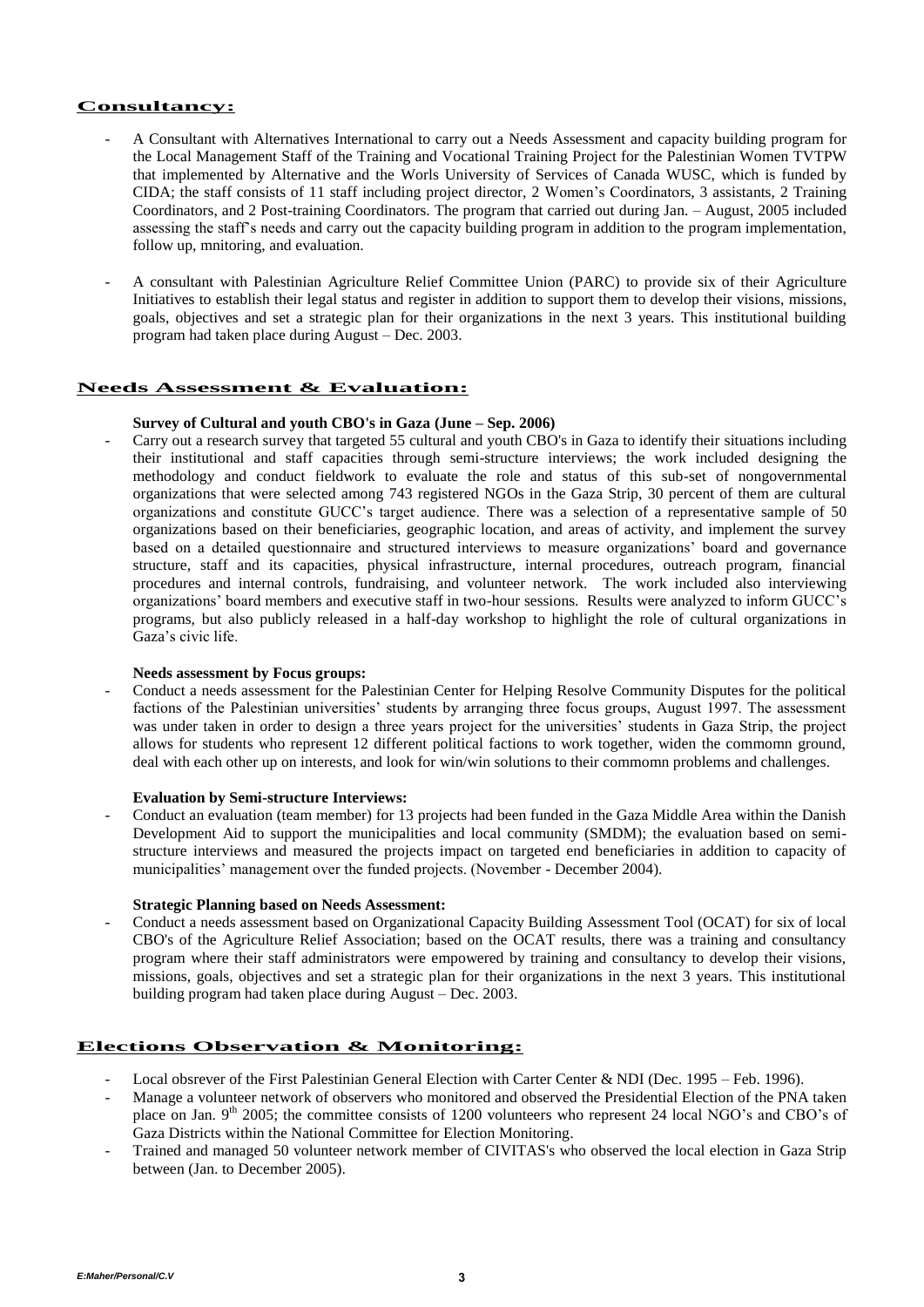## **TOT Training:**

- Trained 25 youths of SHAREK Forum in TOT to be trainers in youth dfifferent areas; in Gaza (August 21- 27, 2004).
- Trained 23 youths in TOT to be Coaches of young leaders of Public Achievement Program of Quakers in Gaza (June 5-12, 2004).
- Trained 24 Health Awareness Moderators of Tamer Institute in Moderation skills in Gaza (Feb March )2004.
- Trained Tamer Institute Staff and 15 Outreach Community Trainers in TOT; a training course that had taken place during August – Dec. 2003 including follow up process.
- Trained with Mashrekiat Institute 24 leaders of political parties to volunteer as educators and trainers in their popular campaign, Woman and Law and Development, in June 2000.
- Trained "CHF, Public awareness Moderators in Gaza City" in TOT and Moderation skills topics (Nov. 2001).
- Trained the Egyptian coordinators of Group of Developing Democracy (GDD) in TOT in Sep 1998.
- Trained 25 leaders among Azhar University Political factions in TOT and Moderation skills in August 1998.
- Trained the CIVIC FORUM's Moderators of NDI in Gaza in July 1996.

## **Advocacy Training:**

- Trained the PYALARA youth within the "Leadership for Change" project-funded by the EU in advocacy and campaigning to carry action plan of concepts change among their couterparts and teenages about democracy, nonviolence, community issues and needs, and democratic change; the training included facilitation skills, brainstorming techniques, group building and dynamics, power mapping, and campaigning. (April 2007).
- - Trained the Administartive Committees of the Established Frindships Centers for the Community Education of adolescents in Jabalia, Deir alBalah, and Gaza City within a project carried by TAMER INSTITUTE for Community Education-funded by UNICEF; the project included training topics in leadership, project management, communication, and facilitation skills (June 2006 – March 2007).
- Trained 30 coaches of Quakers in TOT and Advocacy campaigning within the Public Achievement Program; the training included the design of the matrix and training materials that will enable the trainees to carry their training courses for their targeted young trainees who would carry local initiatives and find proper solutions based on communities' needs assessment. (Oct 2006).
- Trained the youth pioneers in advocacy within the NASEEJ project to carry a youth campaign for their rights; the project is implemented by Pyalara Institution. (Sep. 2006)
- Trained the YOUTH COMMITTEE in advocacy within the UNICEF project to approve the Youth Policy in the PNA; the project is implemented by Pyalara Institution. (Sep. 2006)
- Trained the YOUTH COMMITTEE in advocacy within the UNICEF project to formulate the Youth Policy in the PNA, a joined project between Continuous Learning Department of Bir Zeit University and the Ministry of Youth and Sports; Gaza, June – July 2005.
- Trained Tamer Institute for community Education volunteer network in advocacy, lobbying, mobilizaion, motivation, and building coalitionb (November 2005).
- Trained and managed an advocacy network of 50 volunteers in Gaza North, City, Middle, and South between 1996 – 2000 where they were trained, directed, monitored, and followed up during conducting their advocacy activities and community interventhions in Gaza Strip.
- Trained "CHF, Public awarness, surveyors, and formans" Of Gaza City New District Staff in Project management and Report writing topics to increase their advocacy skills in environment areas (August – Sep. 2003)
- Trained "GUCC 13 projects managers in project management, Report writing, Recruiting volunteers, Strategic planning topics to advocate better about their constituents needs (April 2003 – August 2003).
- Trained "CHF, Public awarness, surveyors, and formans of Jabalia District" in Communication, Time management, Facilitation skills, Report writing, Team building, and Strategic planning topics (Dec. 2002 – Feb 2003)
- Assessed the needs of 8 youth clubs in Gaza North, and 6 NGO's in Gaza Middle a project funded by the Welfare consortium for the World Bank.
- Proposal writer with the Palestinian Center for Microproject development and Maan Center for the World Bank (23 proposals for block grant of about \$1,000,000) June – July 2002.
- Trained the local committees of Save the Children Federation in advocacy, strategic planning, and team building in Khan Younis (Jan. 2002).
- Trained with Save the Children Foundation the Institutions managers in Rafah in areas team building, planning, and project management, Feb. 2002.
- Trained the farmers' leaders (15) of the Agriculture Relief Association in leadership, communication, negotiation skills, and time management (Oct. 2002).
- Trained woman volunteers committees of ' Women Technical Affairs Committees ' in Strategic Planning, Need Assessment, Mobilizing Volunteers, Fundraising and Reporting (Rafah -June 1998).
- Trained with the Palestinian Center for Helping Resolve Community Disputes the UNRWA teachers in area: Civil society principles.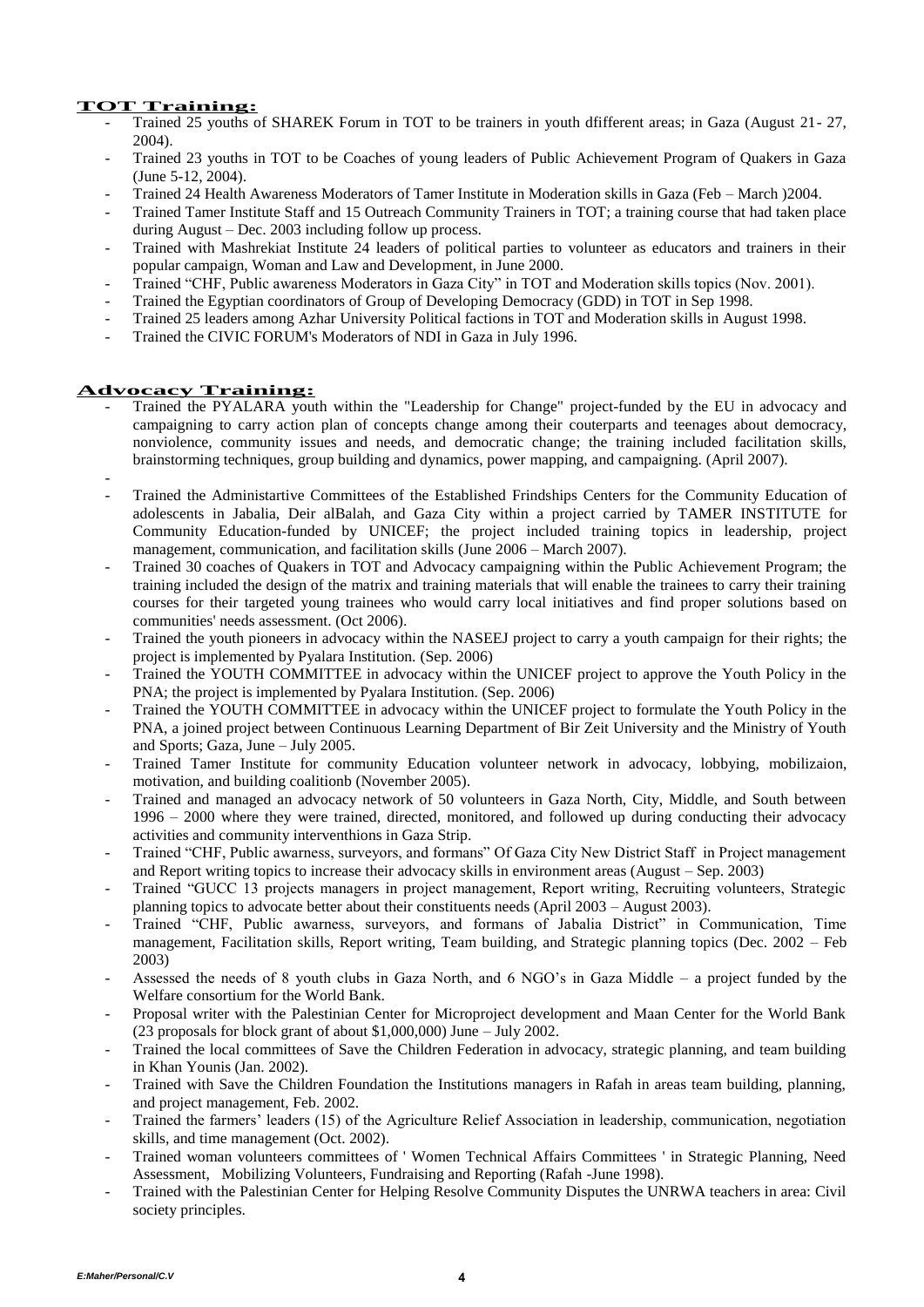- Trained ' Women Technical Affairs ' Committees- Sanabel Project, in community intervention & participation skills in marginalized areas (Sep., Oct. 2001) – funded by Fredrich Eibart.
- Trained the health educators of ' Save the Child Palestine ', in community intervention & participation skills in Nuseirat (Oct. 15, 18, 2001) – funded by Tamkeen.
- Trained the local committees of Save the Children Fedaration in advocacy, strategic planning, and team building in Khan Younis (Jan. 2002).
- Trained 60 students from al –Azhar University in civil society & leadership within Watan Project for the civil society strengthening funded by Tamkeen between August 2001 – Feb. 2002).
- Trained with Save the Children Foundation the Institutions managers in Rafah in areas team building, planning, and project management, Feb. 2002.
- Trained "Women Technical Affairs, Sanabel Project, in community participation couragement for women in Marginalized areas in six of Gaza areas, funded by Fredrich Eibart. (Aug. – Oct. 2001).

# **TRAINING SKILLS**

- Trainer in Advocacy issues & Encouraging grassroots participation.
- Professional Moderator and Facilitator of conducting Training's and Sessions in Civic Education.
- Trainer in NGO's Capacity and Institutional Building including: project management, strategic planning, needs assessment, project designing, recruting volunteers, time management, teambuilding, fundraising, and proposal writing.
- Trainer in TOT & Facilitation skills.
- Trainer in Management skills.
- Trainer in Fundraising & Campaigning,
- Trainer in Organizing and Conducting Open Community Meetings.

# **EDUCATION:**

- Resident in Master programm studies in Al-Azhar University/ Political science.
- B. A. of Science, the Islamic University Gaza, 1984 1990.
- Diploma in Human Studies, the Islamic University Gaza, 1983 1984

### **COURSES:**

- Attended a "Project Design and Proposal Writing" training seminar held in Alexandria between December (11-18) within the Anna Lindh Foundation for Dialogue between Cultures Euro Mediterranean Network.
- Atended a "Results Based Management" workshop that was conducted by Alternatives and World University Services of Canada WUSC, to The CIDA project implemented by Ministry of Social Affairs MOSA to empower Palestinian low-income women and their families and enabling them to emprove their standards of living. Gaza on Mach 2005.
- Facilitate a Strategic Planning Workshop of Drucker Foundation Expert, Bonnie Wright, during three days that conducted for the Trgeted beneficiaries of MARAM, U.S. AID health Project on June 2004.
- Attended a fundraising training workshop conducted by Joice Mertz Gilmore to the Palestinian Centre for Democracy and Conflict resolution, Mona Younis, Gaza November 1999.
- Attended a fundraising training workshop conducted by NDI By Bat Nue in Gaza, August 1998.
- Attended a training course for six months with, Kate- Head, NDI-Advocacy Expert in strategic planning, mobilizing volunteers, media relations, reaching community, structure, and fundraising (Gaza between Jan. – July 1998).
- Participated in Regional advocacy workshop in Prague in Feb.1998.
- Tow Intensive courses in Strategic Planning (Heather booth, Feb.1996, and John Emmoalliah, oct. 1998).
- Intensive course in Moderation Skills, View Points Institute Canada (July 1997).
- Intensive course in Communication Skills (Sharllote Andersone, March 1997).
- Intensive course in Training Of Trainers (T. O. T) conducted by Islamic University & Small Micro Enterprise Training Program of UNRWA (May23 to June2, 1999).

### **VOLUNTEER ACTIVITIES & MEMBERSHIPS**

- Member of the Steering Committee of the Palestinian Network for Democracy.
- Member of the Steering Committee of the "Public Achievement Program" of Quakers in Gaza.
- A board member of the Palestinian Movement for Human Rights (HANDHALAH)
- A member of Bureij Youth Club for 14 years.
- An elected administration member for the Club for other 3 Years as Cultural and Public Relations Officer.
- Founder of CIVITAS Institute in Gaza in November 2001.
- Member of the Palestinian National Committee for Monitoring the Elections. (2005-2007).